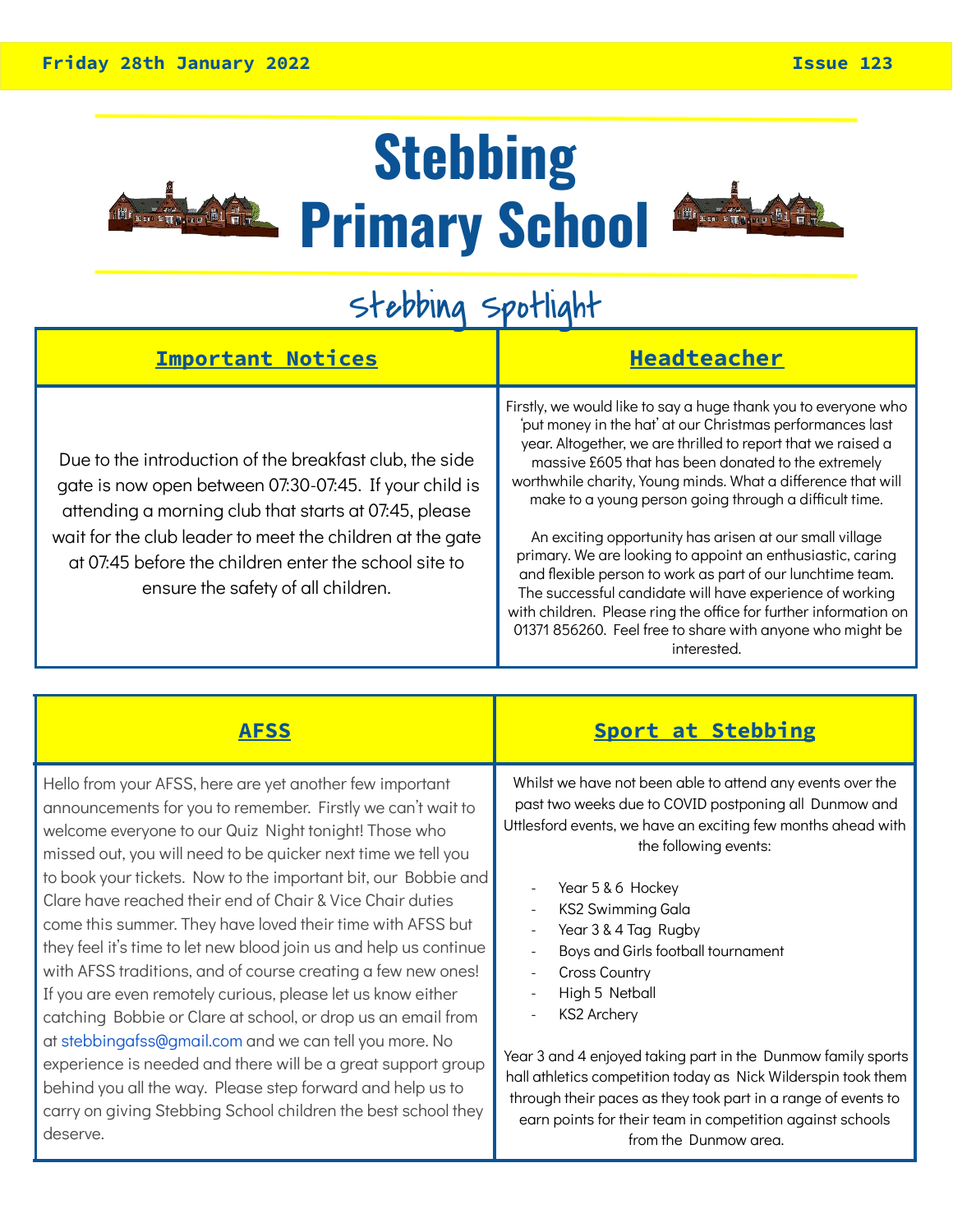# Awards

|                    | <b>Friday 21st January</b>                                       | Friday 28th January              |
|--------------------|------------------------------------------------------------------|----------------------------------|
| Wrens              | Freddie Edridge & Nicole Nelson                                  | Axel Steele & Archie Guilfoyle   |
| Robins             | Sienna Thorp & James Dawson                                      | Harry Osborn & Indie Hiskey      |
| <b>Kingfishers</b> | Alex Bota and Nathaniel Bota                                     | Amelia Walker and Violet Francis |
| <b>Woodpeckers</b> | Maya Roye & Mila Swanepoel                                       | Florence Edwards & Kody Clayden  |
| Kestrels           | Olivia Wright & Betsy Mayne<br>Lily Lakovic & Poppy-May Smith    |                                  |
| <b>Ospreys</b>     | Poppy-Jean Hogg & Hollie Reeve<br>Eira Fulcher & Alden McGonagle |                                  |
| Owls               | Annabelle Cole & Poppy Wright                                    | Daisy Smith & Bella Tuffin       |

|                    | <b>Presentation Award Winners</b> |                     |  |
|--------------------|-----------------------------------|---------------------|--|
| <b>Wrens</b>       | <b>Ivy Broadfield-Evans</b>       |                     |  |
| Robins             | Mia Nash                          |                     |  |
| <b>Kingfishers</b> | Louis Shaddock                    |                     |  |
| <b>Woodpeckers</b> |                                   | Henry Munson        |  |
| <b>Kestrels</b>    |                                   | <b>Emily Beeken</b> |  |
| <b>Ospreys</b>     |                                   | James Steadman      |  |
| Owls               |                                   | <b>Bea Earle</b>    |  |

| <b>Date</b> | $\mathbf{I}$<br><b>Rockstars</b><br>% of active<br>players                | <b>Spelling</b><br><b>Shed</b> | Maths<br><b>Shed</b> | Year 6 Award          | <b>Attendance</b><br><b>Award</b> |
|-------------|---------------------------------------------------------------------------|--------------------------------|----------------------|-----------------------|-----------------------------------|
| 21.01.22    | Ospreys 58%<br>Kestrels 9%<br>Woodpeckers 4%<br>Kingfishers 3%<br>Owls 3% | Owls                           | <b>Robins</b>        | <b>Harvey Lakovic</b> | Kingfishers                       |
| 28.01.22    | Kestrels 39%<br>Woodpeckers 33%<br><b>Owls 20%</b><br>Ospreys 4%          | Owls                           | <b>Robins</b>        | <b>Edward Carey</b>   | Wrens                             |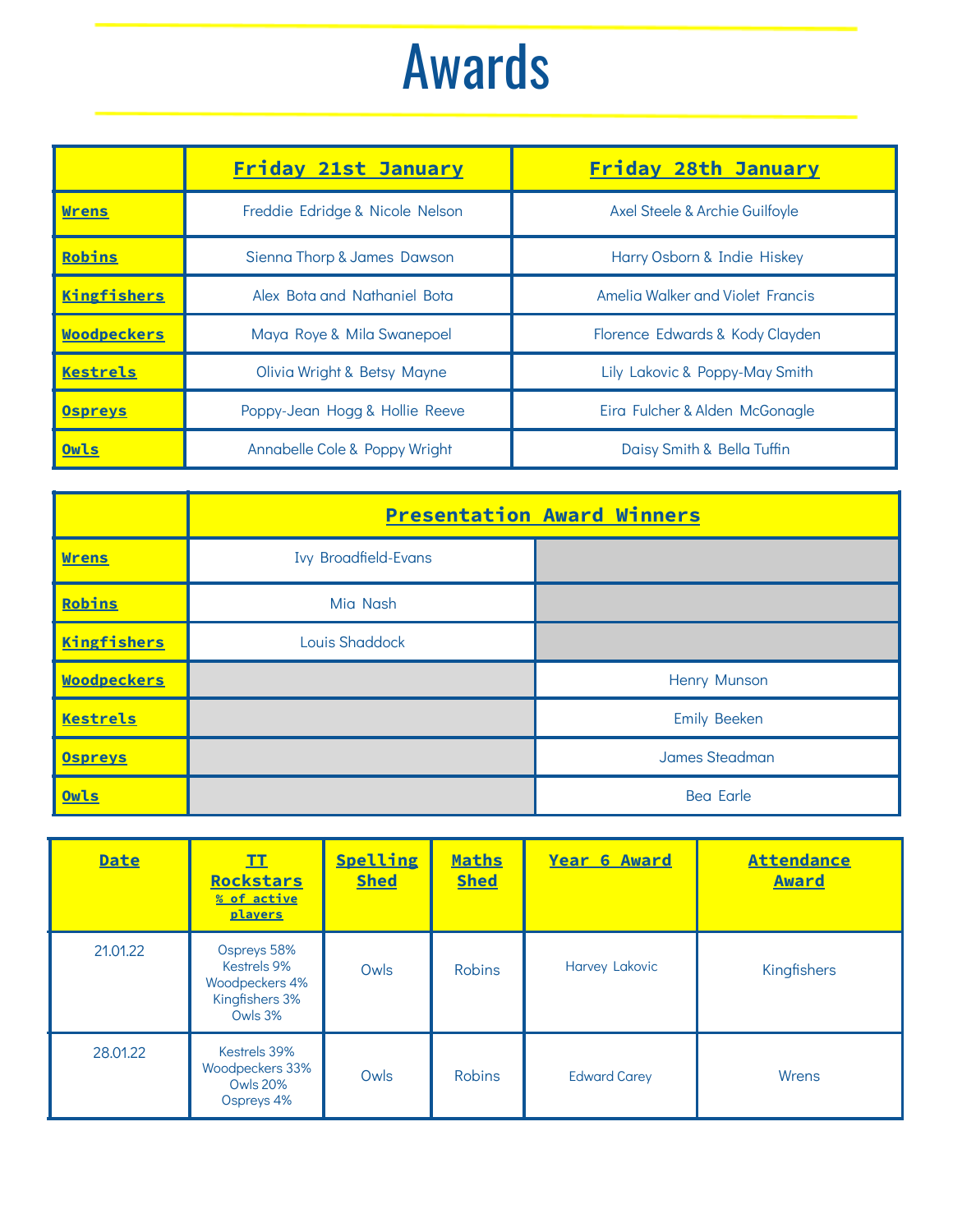

|                        | Dojo Award Winners                                            |                                                     |                    | Dojo Points Winners                    |                                        |
|------------------------|---------------------------------------------------------------|-----------------------------------------------------|--------------------|----------------------------------------|----------------------------------------|
| Being<br>Helpful       | <b>Emily Beeken</b><br><b>Kestrels</b>                        | Milo Magat<br>Owls                                  | <b>Wrens</b>       | Frankie Edridge                        | Harvey Lakovic                         |
| Being<br>Kind          | Isla Fagg<br><b>Robins</b>                                    | <b>Albert Ririe</b><br><b>Kestrels</b>              | Robins             | Jacob Allen                            | Clara Bean<br>& Isla Fagg              |
| Good<br><b>Manners</b> | Alden McGonagle<br>Ospreys                                    | <b>Malachy Rook</b><br>Ospreys                      | <b>Kingfishers</b> | Louis and Rose                         | <b>Rose Walker</b>                     |
| Listening              | Harvey Lakovic<br>Wrens                                       | Alasdair Morton<br>Wrens                            | <b>Woodpeckers</b> | <b>Darcy</b><br><b>Stewart-Wheatly</b> | <b>Darcy</b><br><b>Stewart-Wheatly</b> |
|                        | Isla Donohue<br>Kingfishers                                   | <b>Lilly Springett</b><br>Kingfishers               | <b>Kestrels</b>    | Lily Lakovic                           | Lily Lakovic                           |
| Teamwork               | <b>Edward Carey &amp;</b><br>Charlotte<br>Charpentier<br>Owls | Genevieve Flynn &<br>Poppy Solomon<br><b>Robins</b> | <b>Ospreys</b>     | Malachy Rook                           | Arthur Knight                          |
| Working<br>Hard        | Sophia Allen<br>Woodpeckers                                   | Ji Bucknell<br>Woodpeckers                          | Owls               | Poppy Bloss                            | Daisy Smith &<br><b>William Foxton</b> |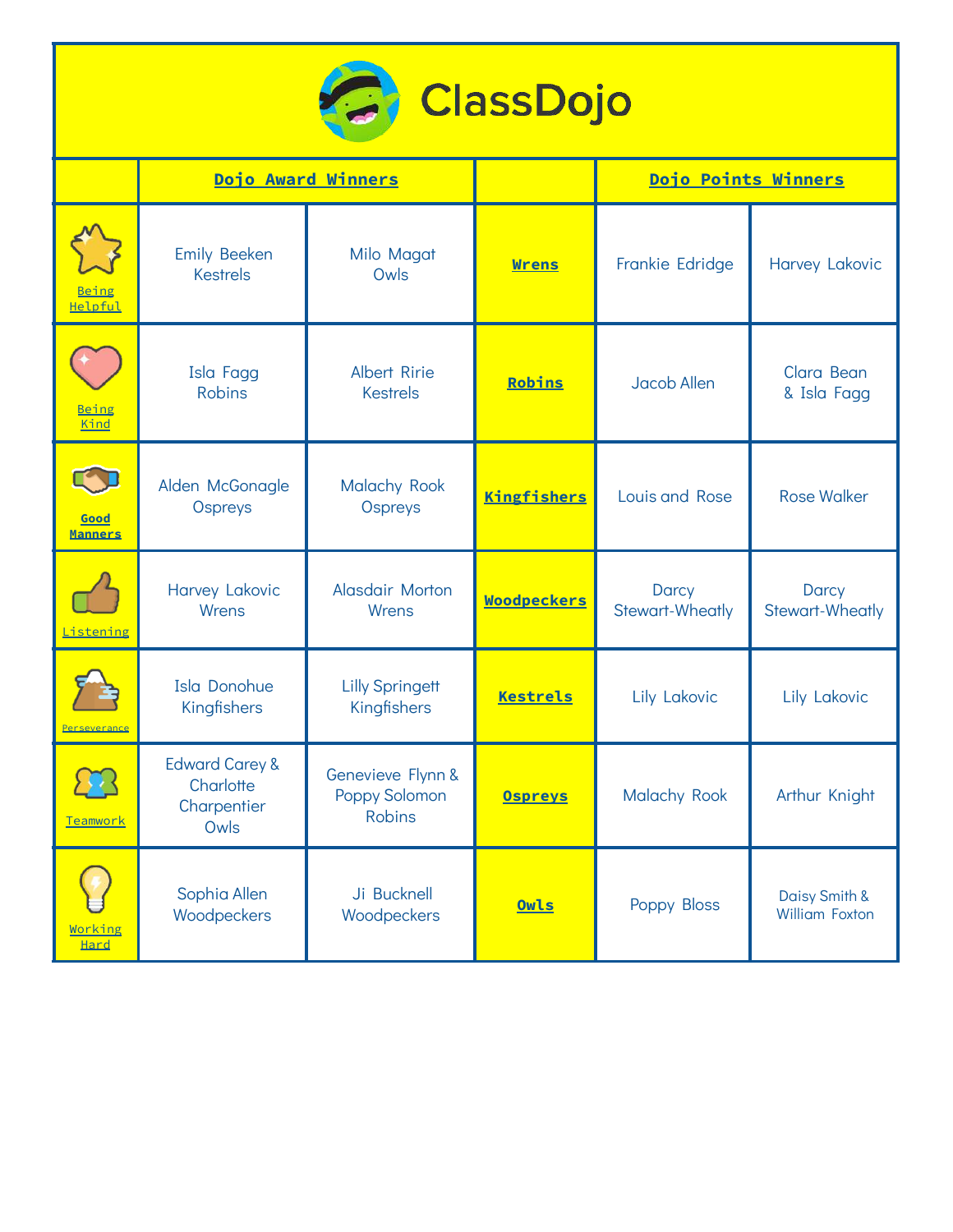# Class Information

### Wrens



In Wrens, we have been learning and writing about different types of bears, like grizzly bears from North America or Panda bears from China. Using the field and school's natural resources, we acted out our focus text, "We're Going on a Bear Hunt" which was a fun and active way to retell the story. The extra fun surprise was finding a teddy bear at the end! We have also worked hard on our blending skills in Phonics and have been exploring different ways to represent the number six in Maths, counting six eggs or six flowers in a vase. We have also been learning Maths songs like Ten Green Bottles Hanging on a Wall which we have acted out with props during our choosing time.

# **Robins**



We discovered what was in the mystery box from Elliott's loft and were fascinated to learn that it was a typewriter! Unfortunately after much enthusiastic use his typewriter broke, but Robins created some amazing stories themselves using pictures and got into the mind of our character to write a short diary entry about his feelings. In Science we have been sorting animals by their classes and discussing similarities and differences. We now know of mammals, birds, fish, reptiles and amphibians. In French we have been counting up to ten and using these skills to play bingo! Yes, bingo! Our new phonics scheme is taking great shape; we have been able to read much more independently and have learned some fascinating facts about bats. I wonder if this has inspired anyone to make a Bat Box yet. In Forest School we have been making food for the birds, to tempt them in for the RSPB Big Garden Bird Watch which takes place this weekend.

## **Kingfishers**



t

We have had 2 very fun and busy weeks in Kingfishers and they have flown by! In Maths we have been exploring addition, subtraction and equal calculations and the children have been using a variety of representations and approaches to working out the answers. In English we have been exploring a variety of Quentin Blake books and Kingfishers have written their own book reviews. We are now using the internet to research the Author and learn more about him, alongside supporting their computing skills.

In science we have been learning about the basic needs for survival and exploring and discussing the difference between what we need and what we want.

In History we have been learning about Castles and Forts. In DT the children have designed their own fort which they have been asked to design at home over the next few weeks, and I am really looking forward to seeing and

hearing about their fort creations during unhomework. In RE we have been exploring Judaism and Christianity and looking at similarities, differences and symbolism, In PSHE we have been talking about the future, how it may change and what we want to achieve as we grow older. We have also been discussing the importance of, and how to be safe online. Another fantastic 2 weeks, well done Kingfishers for all of your hard work!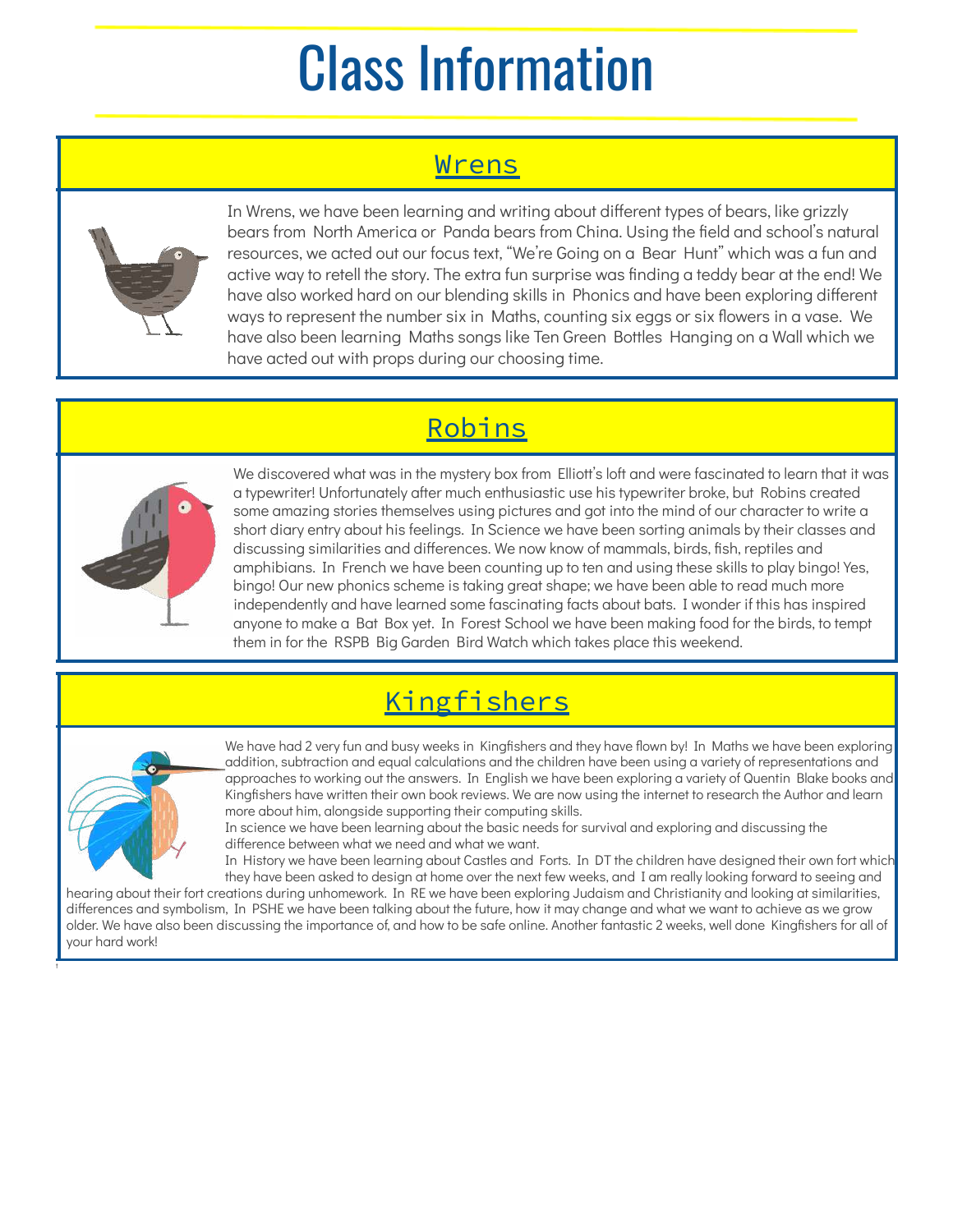### Woodpeckers

We have had a busy couple of weeks in Woodpeckers. In English, we have finished our myths and legends topic. The children really enjoyed creating their own mythical beasts and writing their own myth about them. I have loved reading some of the trouble the creatures got into! In Maths, we have continued with multiplication and division. In particular, we have worked on our 3 and 4 times table. We have sung songs, played games and completed word problems for all of these. In Science, we have been continuing to learn about nutrition and explored nutritional values in different foods. During RE, we have really enjoyed continuing to hear about Jesus' trek into Jerusalem and particularly loved making the palm crosses even though it was a bit fiddly. We have finally finished our gymnastics unit in PE, finishing with some incredible sequences, which the children created themselves. History lessons have also provided us with a lot of fun as we have started to learn about daily life being in Ancient Greece. We found it very interesting that only boys were allowed to go to school and thought this was very unfair!

### Kestrels



In Kestrels we have had 2 busy weeks. We have been diving into our science topic on the digestive system of animals including humans. This has included the types and functions of teeth which has led to our latest scientific experiment in which we are testing how different liquids can have differing effects on our teeth. In Maths the children have shown incredible perseverance with our multiplication and division unit and learning and applying their new found skills using the bus stop method and column multiplication . Kestrels have also enjoyed learning more about their topic on the Mayans and finding out about their number system and how they were only one of two civilisations to have used 0 as a place holder. The children have thoroughly enjoyed their latest PE unit, multiskills in which the children are given different stations that help them practice many differing skills such as their balance by having to move bean bags around whilst

stationary on one leg, their agility by practicing how quick they can turn when running round obstacles and their throwing skills by trying to land beanbags on a bench or in a bucket.



### **Ospreys**

It has been another busy couple of weeks in Ospreys class. The children have been working very hard during their English lessons. They have been focusing on what main features make a biography and working towards producing their own biography based on Charles Dickens. Since completing their Hot write, they have now moved onto the differences between biographical and autobiographical writing. In Maths, the children have completed their first section of the "Multiplication and Division" unit, this included building their knowledge on multiples, factors, common factors and multiplying and dividing by 10, 100 and 1,000. The Science topic for this half term (Animals including Humans) has been fascinating for the children, so far. They have thoroughly enjoyed the classroom discussion and looking at the various baby and scan photos that were kindly sent in too. In History, the children have been learning about the Early Islamic Civilisation,

particularly, the Early Islamic doctors and how significant their work still is to this day.



### Owls

Another busy week in Owls class with the children really working hard in all areas of school life. We have brought to a close the most recent journalistic writing unit of work with the children working hard to turn a fairy tale into a newspaper article which was a challenging skill the children accomplished. In math, with KS2 SATs our deadline, we are working our way swiftly through the math curriculum with children completing our most recent decimals hot math with incredible confidence scoring the highest scores of the year so far. I am so proud of the progress all of the children are making and I am excited to see where their journey will take them by the end of the year. We have all enjoyed the exciting science lessons this half term with lots of observational science investigations developing our understanding of light, reflection and refraction. Next week we start to investigate the full spectrum. The children have also created their own Indus Valley civilisation maps to demonstrate their understanding of life during the Indus Valley.